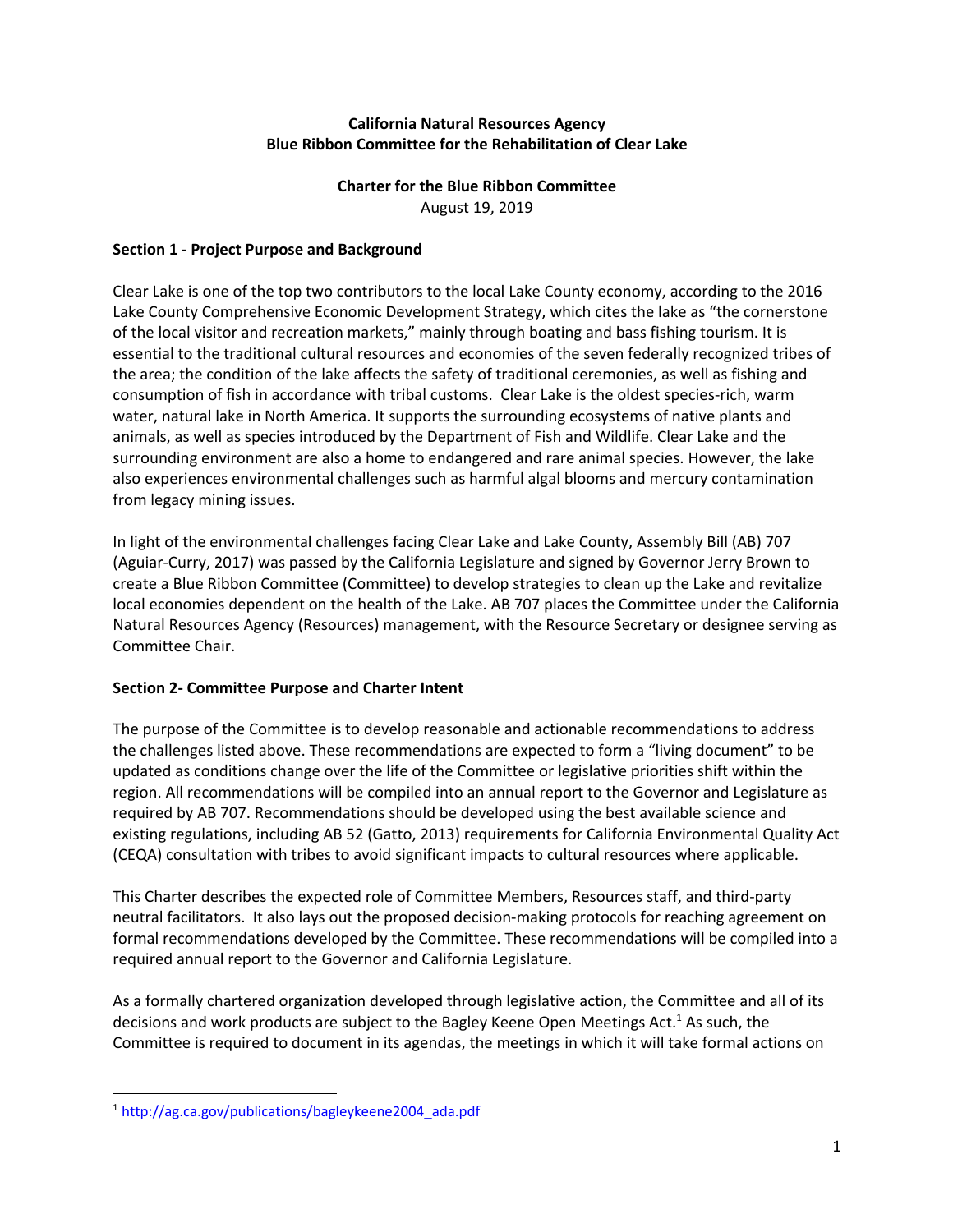items of discussion, so that the public is provided an opportunity to listen to Committee deliberations and to provide input prior to the Committee's actions.

**NOTE: This Charter does not carry any regulatory or legal authority. Although participation in the Committee is voluntary at all times, Committee Members agree to abide by the stipulations set forth in this Charter.**

| Date               | <b>Meeting Description</b>                                                                                                                                          |
|--------------------|---------------------------------------------------------------------------------------------------------------------------------------------------------------------|
| March 13, 2019     | Committee Members determine decision making protocols and information<br>needs required to begin formulation of environmental and socioeconomic<br>recommendations. |
| June 5, 2019       | Committee Members approve scope of and outline for initial draft<br>recommendations.                                                                                |
| September 26, 2019 | Committee Members approve draft recommendations for final deliberation in<br>2019.                                                                                  |
| December 11, 2019  | Committee Members approve final recommendations for inclusion in January<br>1, 2020 report to the Governor and Legislature.                                         |
| TBD, 2020          | 2020 meeting dates and descriptions will be completed based on Committee<br>approval of 2019 recommendations.                                                       |

#### **Section 3 – Draft Schedule**

#### **Section 4 - Committee Organization**

This section of the Charter describes the selection process, participant responsibilities, staff/consultant responsibilities, and decision-making protocols for the Committee. The Committee represents a comprehensive cross-section of stakeholders directly affected by the health of Clear Lake and socioeconomic impacts on Lake County communities. Time, budget, and size considerations mandate that a stakeholder group must be a representative and manageable cross-section of interests rather than a collection of all parties invested in or affected by the well-being of the lake. No stakeholder group can be completely inclusive. As such, AB 707 stipulates the specific interests represented on the Committee. These interests/organizations include:

- The Resources Secretary or designee
- A representative from the University of California, Davis
- One member of the Board of Supervisors from the County of Lake or their designee
- Representatives from the tribes in communities impacted by conditions in Clear Lake
- A representative from the Central Valley Regional Water Quality Control Board (Regional Water Board)
- An expert in each of the following areas, appointed by the Lake County Board of Supervisors:
	- o Local economic development
	- o Agriculture
	- o Environment
	- o A public water supplier drawing its drinking water supply from Clear Lake

Additionally, Resources staff and independently contracted consultants (Facilitators) will support the work of the Committee, as described in Sections 4.4 and 4.5, below.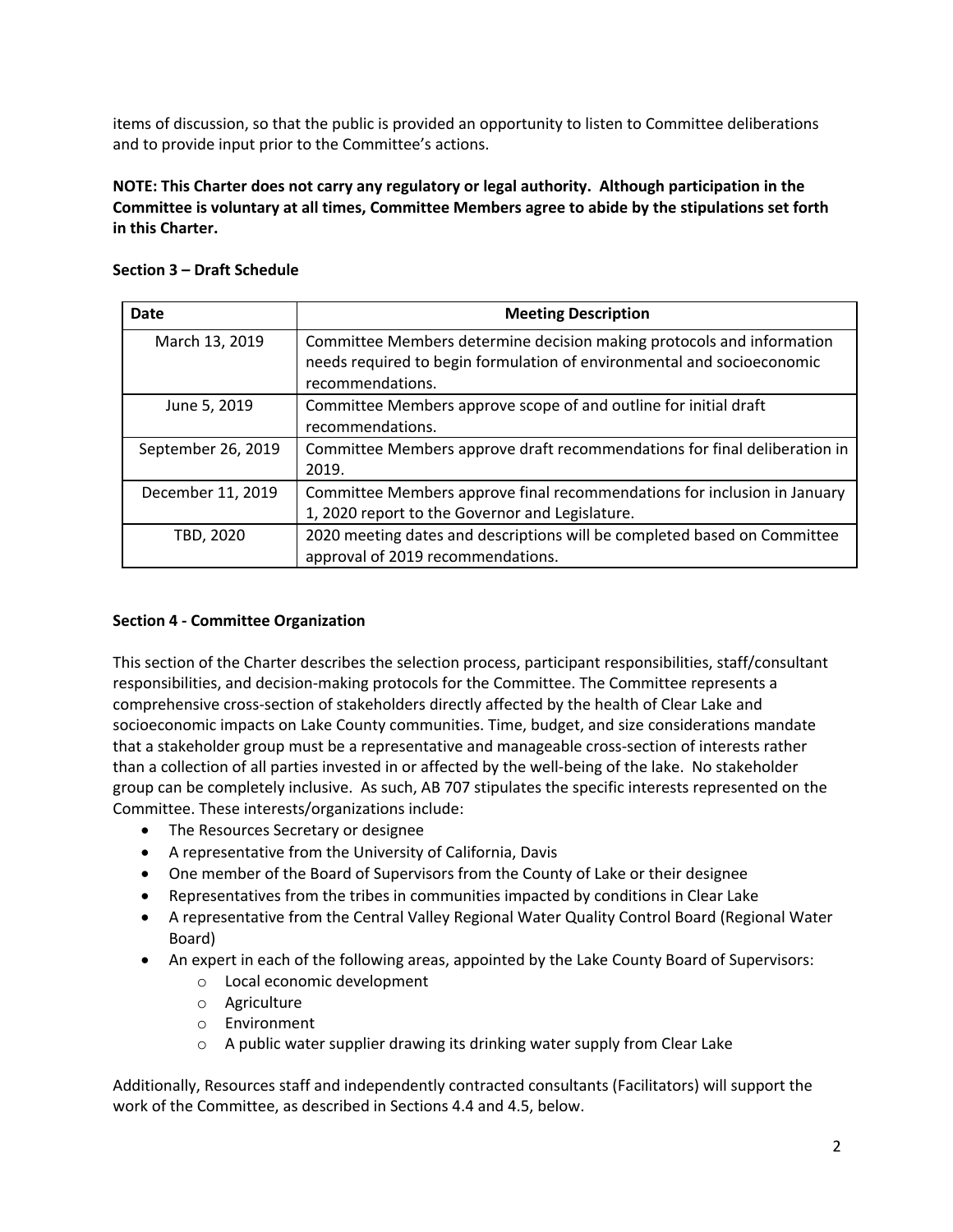The subsections below were developed based on the requirements of AB 707, direction from Resources, and direct input from Committee Members to ensure all member interests are represented to the fullest extent possible.

In addition to the full Committee, Members may request the formation of topic-specific subcommittees. The primary purpose of subcommittees will be to formulate recommendations and reports based on technical data for consideration by the full Committee. These subcommittees are not vested with any formal decision making authority. Subcommittee members will be invited to participate from the general public based on specific, relevant technical expertise at the request of the Committee. Detailed proposals for each subcommittee will be developed by the facilitator in consultation with Committee Members.

## **4.1 Participant Selection2**

As described above, the Members of this committee represent a cross-section of stakeholders directly affected by the health of Clear Lake and the Lake County communities. Based on the specific representative interests and groups laid out in AB 707, Resources initiated a formal request for appointments of Committee Members in June of 2018. As per legislation, the Resources Secretary, or their designee, is the chair of the Committee; representatives from the following agencies and organizations serve as Committee Members:

- Lake County Special Districts Administrator
- UC Davis
- Elem Indian Colony
- Central Valley Regional Water Quality Control Board
- Lake County Resources Conservation District
- Habematolel Pomo of Upper Lake
- Big Valley Band of Pomo Indians
- Lake County Economic Development Corporation
- Lake County Supervisor
- Lake County Farm Bureau
- Robinson Rancheria
- Scotts Valley Band of Pomo Indians
- Koi Nation of Northern California
- Middletown Rancheria of Pomo Indians
- California Natural Resources Agency

#### **4.2 Committee Member Responsibilities**

Members will attend meetings; report back to the constituencies they represent; and communicate these constituencies' interests, concerns, and recommendations to the Committee. Members are also expected to review materials and provide comments in a timely manner. By being aware of their constituency's concerns and providing comments on applicable Committee materials, Members ensure all quarterly meetings can be used to efficiently provide formal recommendations.

Committee Member Replacement: Due to the urgent nature of the Committee's work and its charge set forth in AB 707, it is not optimal to replace Members once the Committee's works has started. If a Member is no longer able to participate in Committee activities, he or she will notify the Resources Secretary as well as their appointing entity in writing of his/her resignation and will recommend a

 $<sup>2</sup>$  AB 707 stipulates that all members serve at the will of their appointing agencies. Publicly elected and/or</sup> appointed officials may necessarily change based on the outcomes of elections.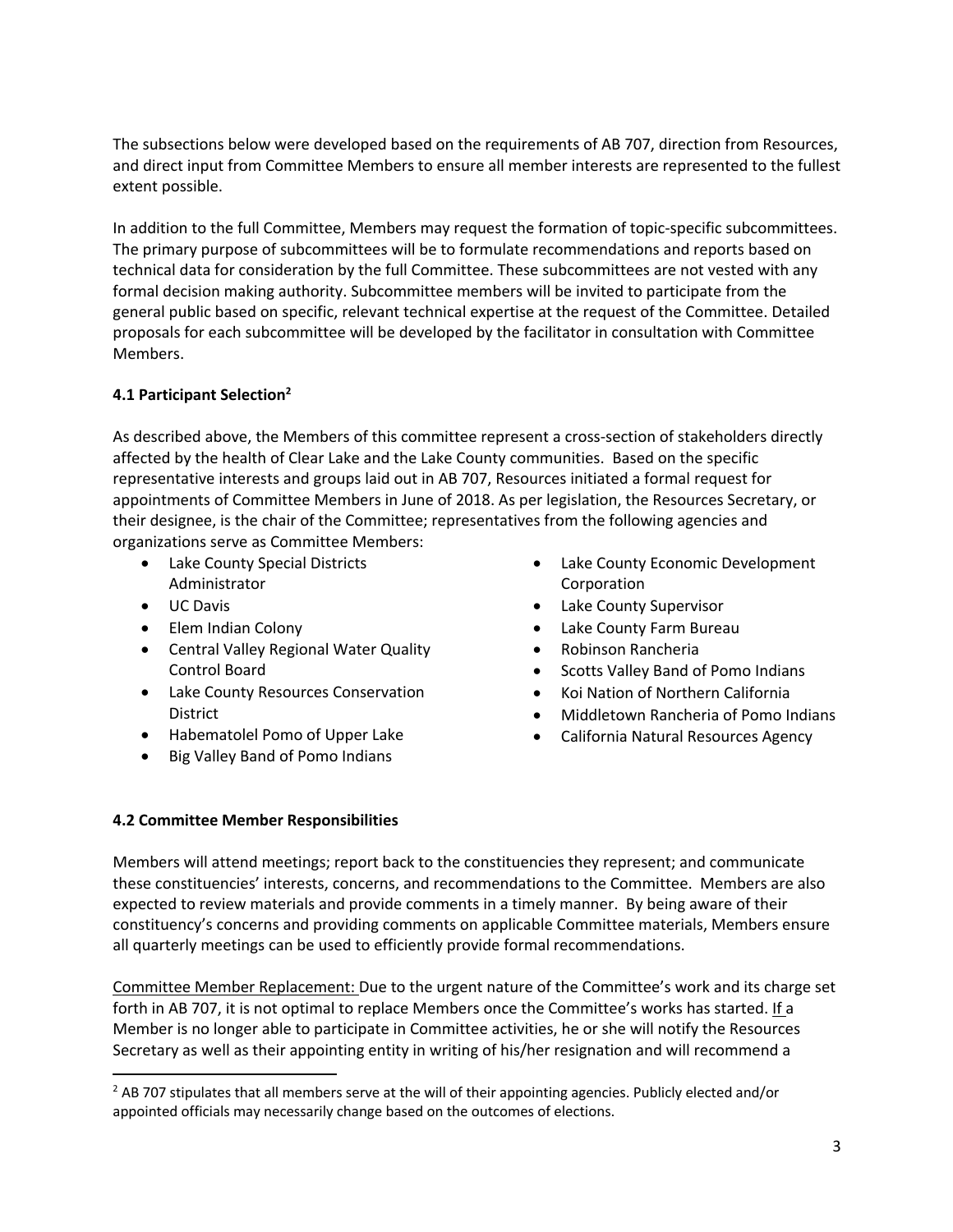replacement. The Resources Secretary will work with the appointing entity to secure the appointment of the replacement Member.

The facilitator will coordinate new Member orientation utilizing the process for new appointments listed below. All Members should maintain a comprehensive record of their activities and personal work to be passed along to a replacement, if necessary. Note that AB 707 specifies membership and appointing agencies. All additions will be made in accordance with this legislation and serve at the pleasure of their appointing organizations.

- 1. The facilitator will work with the new Member during the orientation process to ensure that the replacement agrees to:
	- a. Commit the resources and time necessary to be an active Member of the Committee.
	- b. Accept all Committee recommendations to date, to work under the guidelines of this Charter and an understanding that previously agreed on items will not be revisited.

Committee Member Alternates: Consistent representation from all organizations involved in the Committee's work is essential for the success of the effort. Committee Members are expected to participate in all discussions and meetings; if a Member anticipates missing more than one quarterly meeting in a calendar year, s/he will contact Resources and the facilitation team to identify a suitable, permanent replacement.

However, it is reasonable to assume Members may need to occasionally rely on alternates to participate in Committee deliberation (including providing official decision making input on behalf of his or her organization). The appointing entity for each Member will identify the alternate, and should the Member be unable to attend, the Member will notify the facilitator of their intention to have the alternate attend in their place. The facilitator will set up a conference call between the Member and their alternate to provide a short briefing on upcoming agenda items.

NOTE: Members are expected to brief their alternate on their organization's views on any items for decision in advance of the next meeting. Decisions made by alternates are expected to represent the interests of their primary Member organization and will not be revisited at subsequent meetings.

#### **4.3 Public Participation**

All Committee meetings will be open to the public and will be publicized in accordance with the Bagley-Keene Open Meetings Act to ensure transparency during the Committee's tenure. The Committee will always represent a select group of representative stakeholders within this larger public meeting context. As such, each item for Committee discussion will begin with a discussion among Members; public participants will have an opportunity to comment at the end of every meeting.

#### **4.4 Resources Agency Responsibilities**

Resources Agency, the facilitator, and Committee Members will work collaboratively to develop agenda topics and other materials in advance of each meeting. The Resources Secretary or their designee in their role as Chair of the Committee will publicly circulate meeting notices and agendas at least 10 working days in advance of each meeting in accordance with the Bagley-Keene Open Meetings Act.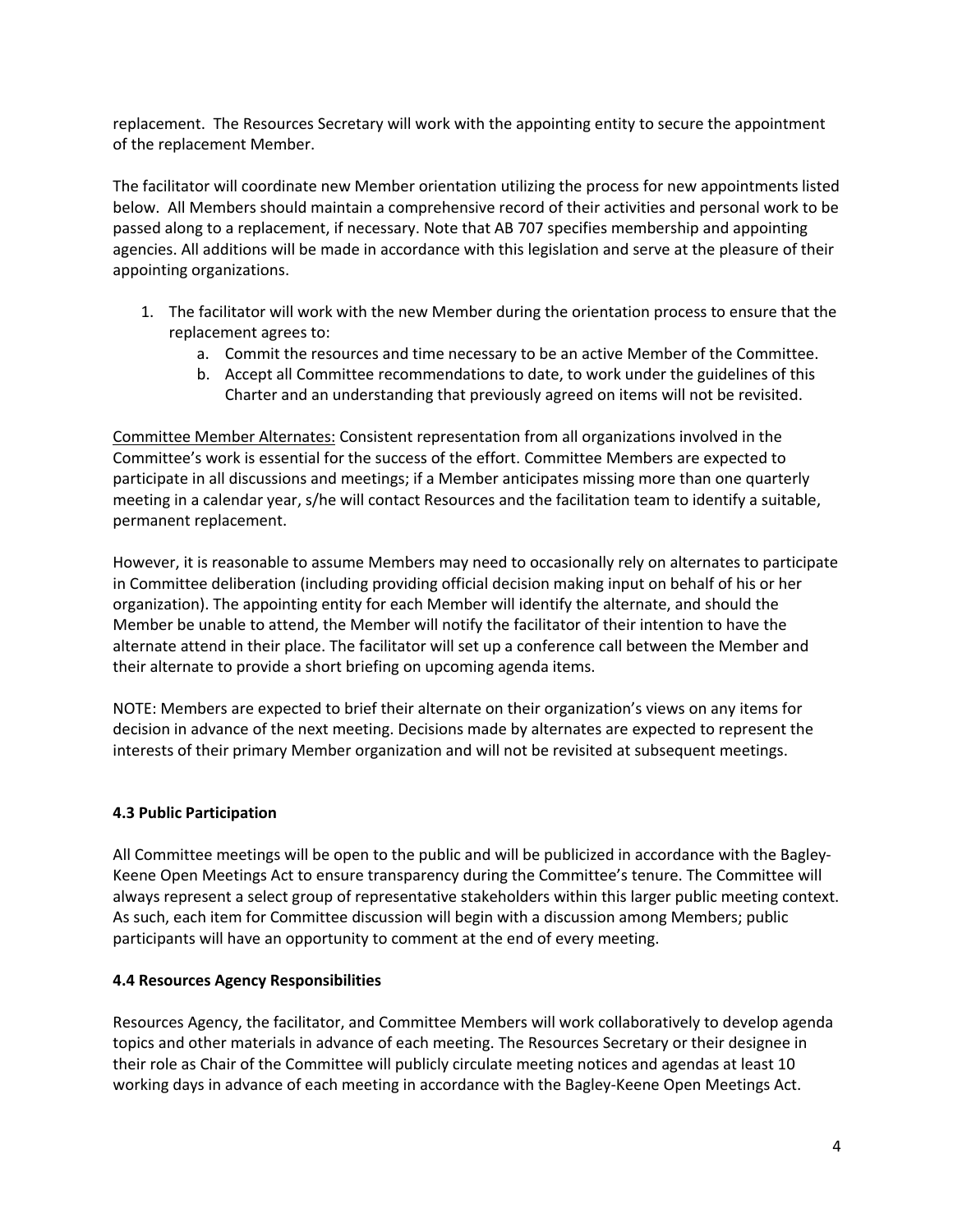In addition to noticing requirements, Resources Agency will:

- Faithfully capture all Committee comments and recommendations in summaries and other work products.
- Serve as liaison between the Committee, Governor, and Legislature, and communicate all Committee recommendations to both groups.
- Describe Committee recommendations in the annual and final Committee reports.
- Provide regular updates on the state budget, legislative priorities, and other factors impacting the work of the Committee.

# **4.5 Facilitator Responsibilities**

Consultants will provide facilitation services to support the Committee process. The facilitator and facilitation team serve as a "professional neutral" whose primary responsibility is to ensure an open process where all participants' interests, views, and opinions are heard and thoughtfully considered. Specific responsibilities of the facilitator include:

- Design and conduct a consensus-seeking decision-making process (see Section 3.6).
- Facilitate meetings and generate draft and final agendas and meeting summaries.
- Work with meeting presenters and presentations to ensure they are timely and informative to Committee needs
- Capture the range of views and ideas presented by participants and report on where there are areas of agreement and differences.
- Assure that Committee participants have adequate time to respond to information or requests submitted between meetings.
- Coordinate development of annual Committee reports to the Governor and Legislature
- Assist Resources staff in coordinating Committee activities with other programs as described in Section 4.4.
- Coordinate Committee recommendations and activities with other agencies or programs in the region involved in restoring Clear Lake and revitalizing Lake County communities. This may require the use of the Committee as an "informational clearinghouse" to share data produced by other agencies and provide information to other agencies or organizations on Committee activities impacting those groups.
- Facilitate regular, standardized updates at all Committee meetings from other agencies and activities in the region impacting the Committee's work. These updates will be a standing agenda item at all Committee meetings.

#### **4.6 Decision-Making Protocols**

The goal of the Committee is to develop recommendations for staff to incorporate into the annual reports to the Legislature, and to do so by consensus whenever possible. All Committee Members must be in agreement for a "consensus" determination. Given the timeframe of the process, consensus may not be feasible on some topics. Therefore, the Committee will *seek* consensus, rather than be mandated to *achieve* consensus on all topics. The decision to proceed with a recommendation absent a consensus will be based on discussions between Resources staff and the Committee; however, final determination on whether to continue seeking consensus will be made by the Resources Chair. If consensus is not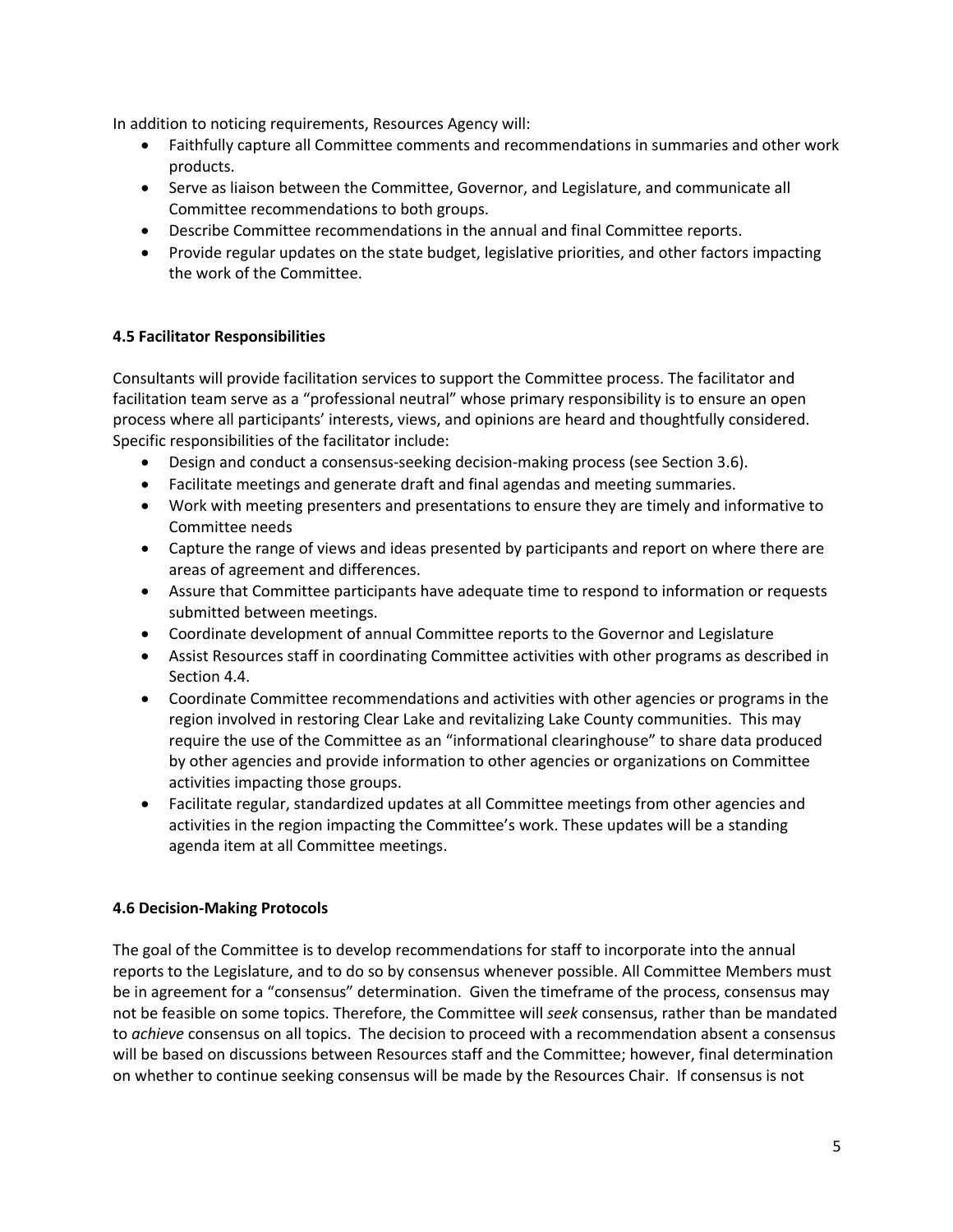reached on a given topic, the range of recommendations supported by the different interests will be documented in meeting summaries and the annual report to the Legislature.

The consensus decision rule is based on principles of "consensus with accountability." Consensus with accountability requires all Committee Members try to reach consensus, while always supporting and expressing the interests of their appointing entities. In the event a Member must reject a proposal, that Member must provide a counter proposal that legitimately attempts to achieve their interest and the interests of the other Members. The Committee will not vote and will not seek to identify numeric "winners and losers" on key topics. Rather, the Committee will seek mutually acceptable conclusions. In seeking consensus on any interim or final recommendations, participants will voice their opinions with specific proposals along the way, rather than waiting until a final recommendation has been developed. The basic decision-making process will be as follows:

- Quorum: No decisions will be made unless a quorum of Committee Members is present. A quorum is defined as 50% of the full membership of the Committee plus one additional Member.
- Straw Polls: Members will use straw polls to assess the degree of preliminary support for an idea before it is submitted to the Committee for a formal action / decision as described below. Straw polls will be conducted by the facilitator by asking each Member for tentative approval and initial support/concern without taking a formal "vote." Members may indicate only tentative approval for a preliminary proposal without fully committing to its support and are not expected to provide an alternative beyond they're reason for concern in the event they are unable to provide tentative approval.
- Draft and Final Decisions: The Committee will use the following four positions to indicate participants' degree of approval and support for any proposal being considered and to determine the degree of consensus.
	- $\circ$  Do Not Support: I do not agree with the proposal. I feel the need to block its adoption *and* propose an alternative.
	- $\circ$  Conditionally Support: I am not enthusiastic about it, but I can accept the proposal with the understanding that future proposals may be needed.
	- o Support: I support the proposal as is.
	- $\circ$  Abstention: At times, a Member may wish to abstain from the straw poll. Examples could include: a topic that has statutory implications that an agency representative cannot be on record conflicting with; a participant cannot get a consensus of his/her appointing agency or organization. Any abstention will be documented. Providing that a quorum of the Committee is present, abstention does not affect determination of consensus.

The goal in pursuing "consensus with accountability" is for all participants to be in the 'Support' or 'Conditionally Support' levels of agreement. The Committee will be considered to have reached consensus if all participants are at those two levels. If any participant is at a 'Do Not Support' level, that participant must provide a counter proposal that legitimately attempts to achieve their interest and the interests of the other participants. If consensus is not reached, the differing alternatives will be documented in the annual report to the Legislature. Members abstaining from particular proposals are encouraged to explain why abstention is in their best interest. The Committee will not revisit previously agreed to recommendations or alternatives unless new information would likely affect the Committee's previous work.